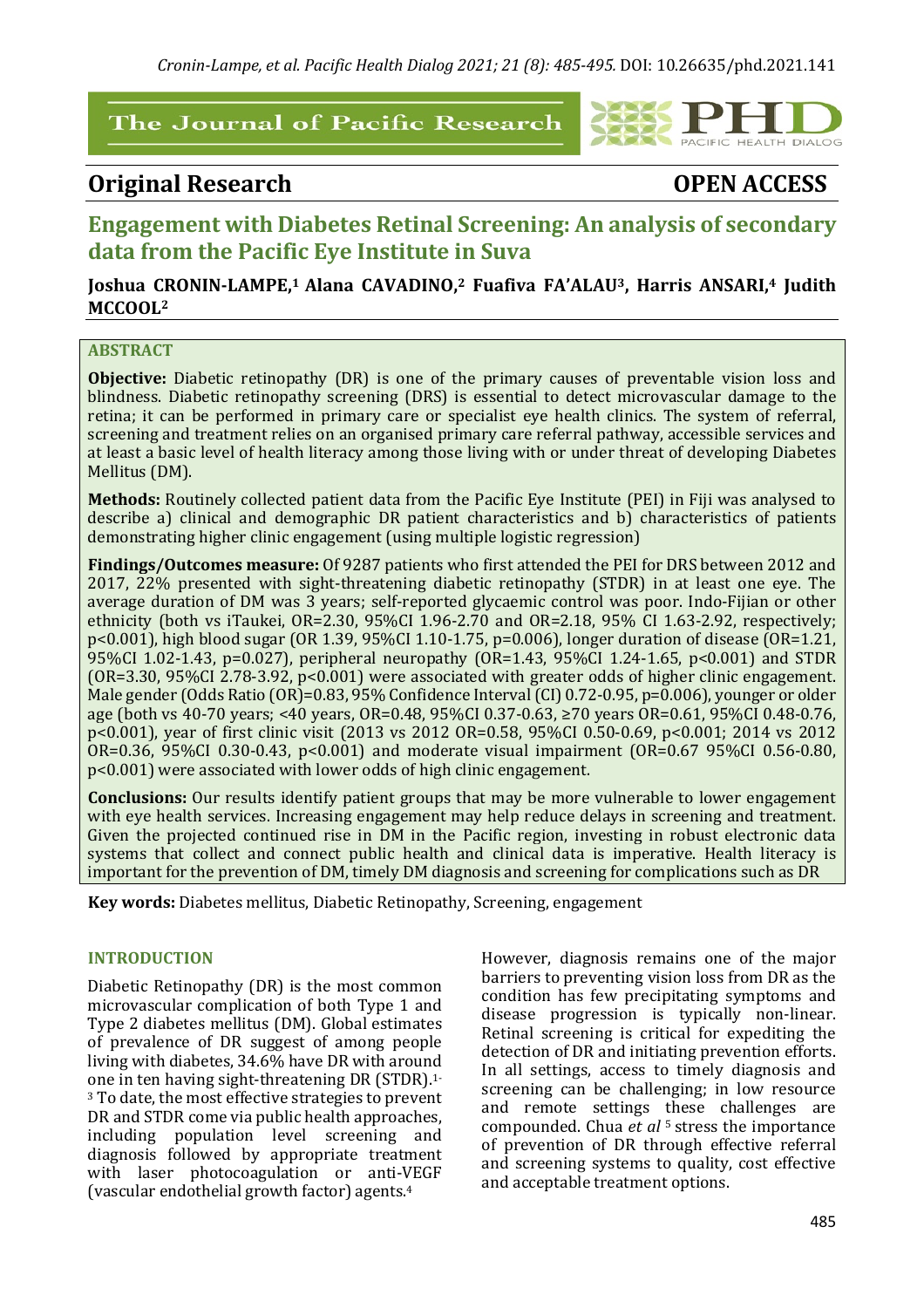**Corresponding author:** Judith McCool, jmccool@auckland.ac.nz

- 1. Pharmac, The Terrace, Wellington, New Zealand
- 2. Department of Epidemiology and Biostatistics, School of Population Health, Faculty of Medical and Health Science, University of Auckland.
- 3. Pacific Health, School of Population Health, Faculty of Medical and Health Science, University of Auckland.
- 4. Pacific Eye Institute, The Fred Hollows Foundation NZ, Suva, Fiji

| <b>Rec:</b> 28.04.2021                                           | Acc: 01.12.2021 |  |  | Pub: 30.12.2021 |
|------------------------------------------------------------------|-----------------|--|--|-----------------|
| <b>Citation:</b> Cronin-Lampe J, et al. Engagement with Diabetes |                 |  |  |                 |
| Retinal Screening: An analysis of secondary data from the        |                 |  |  |                 |
| Pacific Eye Institute in Suva Pacific Health Dialog 2021;        |                 |  |  |                 |
| 21(8): 485-495. DOI: 10.26635/phd.2021.141                       |                 |  |  |                 |
| <b>Copyright:</b> © 2021 Cronin-Lampe, et al. This is an open-   |                 |  |  |                 |
| access article distributed under the terms of the Creative       |                 |  |  |                 |
| Commons Attribution License, which permits unrestricted          |                 |  |  |                 |
| use, distribution, and reproduction in any medium,               |                 |  |  |                 |
| provided the original author and source are credited.            |                 |  |  |                 |

Fiji faces a growing burden of non-communicable disease, with 40% of people over 40 years with diabetes.<sup>6</sup> In response to this need, the Pacific Eye Institute (PEI) established in 2006 delivers Pacific-led ophthalmology and specialist eye health training and eve health service delivery in partnership with the national Fiji Ministry of Health and Medical Services. The PEI provides end-to-end diabetic eve health services from the clinic base in Suva, Fiji, a mobile eye clinic and regional outreach clinics.

Key challenges to improving screening uptake in the Pacific Islands region are consistent with other low resource and remote settings. For eye health, a historical lack of trained eye specialists, a shortage of primary care level screening equipment and structural issues within a referral system are likely to contribute to late presentation at eye health clinics. Yet, the Pacific region benefits from investment in locally trained ophthalmologist and specialist eye care nurses.<sup>7</sup> The benefits of a strong primary care system, willingly utilised by a population, are undisputed.<sup>8</sup> Specialist services, such as anti-VEGF therapy or vitreo-retinal surgical services are currently unavailable in the Fiji public health system, therefore those with severe STDR face substantial out-of-pocket costs or must travel abroad for surgical intervention.<sup>9</sup> Timely diagnosis is therefore vital to enable utilisation of referral pathways to screening services and therapeutic interventions. An earlier study found that primary care doctors in Fiji tended to place a lower priority on eye health compared to other microvascular complications among their patients with diabetes.<sup>6</sup> Another study identified that despite rating eye health as a personal priority, few patients with diabetes actively engaged health care services. <sup>10</sup> According to the PEI screening guidelines, DR screening should be initiated at the time of diagnosis on Type 2 DM and at the time of puberty in Type  $1$  DM.<sup>11</sup> Regular yearly screening is recommended following diabetes diagnosis. Patients who do not attend clinic for initial appointments, or who fail to return as scheduled for subsequent screening. risk irreversible vision loss. The reasons for which patients do not attend clinics for initial or follow-up appointments is unclear, but this information is fundamental to improve engagement, build rapport and trust with the clinical teams to protect eye health for people living with diabetes.

We utilised routinely collected de-identified patient data from the Pacific Eve Institute in Suva between 2012 and 2017 to address the following aims: a) to describe the socio-demographic and clinical characteristics of people who present to the PEI for diabetic retinopathy screening and b) to describe the characteristics of those more likely to return for follow-up screening (higher clinic engagement).

## **METHODS**

### *Clinical Processes*

The PEI runs DRS in accordance with the Pacific guidelines New Zealand's National Diabetes Retinal Screening, Grading System and Referral Guidelines <sup>11</sup>. The application of standardised guidelines has been central to ensuring that service-delivery is consistent, evidence-based, and feasible for the health systems within the region. 

The PEI screening programme consists of two clinics: the photo-monitoring clinic to screen new patients or those with no or minimal DR; and the Diabetes Eye Clinic (DEC) where ophthalmic examinations and consults take place for those with diagnosed DR. Referrals to the PEI come from a range of sources including; sub divisional health centres, local diabetes hubs, inpatient  $&$ outpatient hospital consults, private clinics, specialist outpatient departments, and selfreferrals (walk-ins).

At the time of analysis, the PEI clinic had a daily schedule of up to 33 ophthalmic consults and 17 laser therapy sessions; photo-monitoring appointments are conducted depending on need (appointments and walk-ins), the percentage of attendees, and the number of staff available. Direct urgent referrals, such as those with low visual acuity or sudden vision loss, are given priority access to ophthalmic consults. When at operational capacity, the photo-monitoring suite triages patients based on severity. Although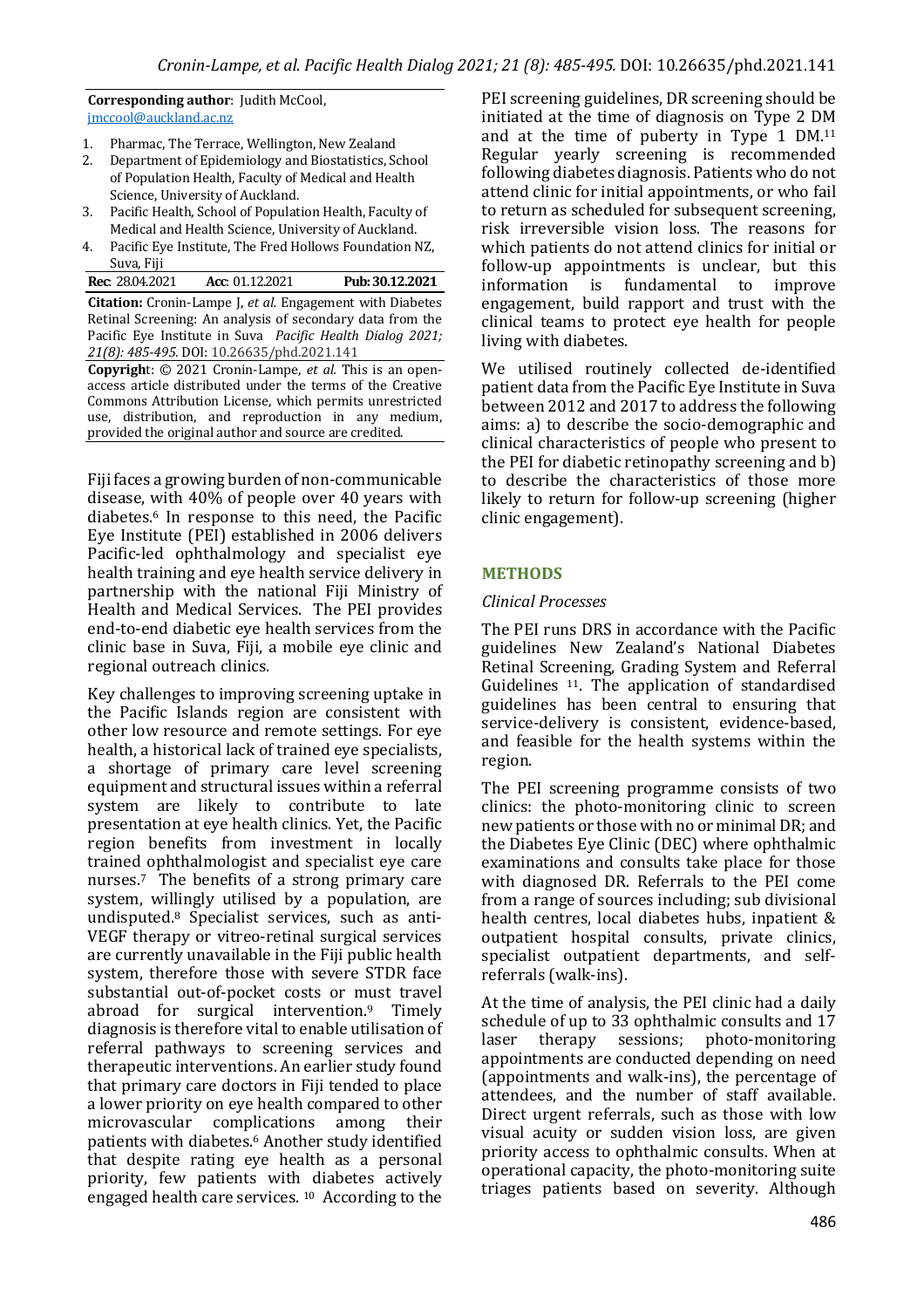there is no internal formal policy to send proactive reminders, where there is extra capacity, proactive reminders are delivered by telephone; with high-priority appointments being expedited.

Patients with a prior diagnosis of DR or who have formerly had laser therapy are recommended to have more frequent examinations based on the severity of the DR grade and other clinically relevant risk factors as determined by an ophthalmologist. In severe instances of STDR, individuals are booked in for laser therapy<br>within a week. After examination and After examination and grading, patients are assigned a follow-up photomonitoring (if they have minimal or no  $\overline{DR}$ ) or referred for an ophthalmic consult or treatment. As patients leave the clinic and a follow-up appointment is scheduled, they are given an appointment card specifying the date and time of their appointment. Depending on the appointment type, this could be scheduled up to a year in advance. As there is no formal policy canvassing proactive retrieval procedures, this appointment card is often the only preappointment reminder.

## *Screening*

The PEI typically screens and grades DR using a non-mydriatic retinal camera as opposed to direct ophthalmoscopy or slit-lamp biomicroscopy through dilated pupils. Though relatively expensive, non-mydriatic retinal photography has many advantages for use in the Pacific Islands context. Firstly, as digital photography does not require mydriasis, the patient experience of frequent screening is reportedly less distressing, a factor that  $m$ ay diminish future barriers to screening. Secondly, the immediacy of the digital photographs enables clinicians to use them as a patient-education tool. Images can be referred to as clinicians discuss the results with patients, framing the communication process in a personalised way and aiding in effective knowledge transfer. Cataloguing photographs along with patient records in a repository also allows the PEI to keep a clean and objective history of grading that can be audited for quality assurance, screener performance, or used to map an individual's disease progression, regression, or their response to treatment.

## *Data Collection, management and cleaning*

The PEI routinely collects and stores patient demographic and clinical data in a computerised database (Table 1). The PEI began to routinely collect referral source upon arrival to the clinic in 2017. Data required for this analysis was extracted from the clinical database and deidentified. Ethical approval to undertake the secondary data analysis was provided by the Fiji National Research Ethics Review Committee (ID: 2018.123.NW). 

Patient data was extracted into Excel comprising 54 clinical and sociodemographic variables for<br>49.853 records from 13.463 individuals 49,853 records from 13,463 individuals presenting to the clinic between 01 Ian 2012 to 31 Dec 2017. With consultation from the PEI, input errors and anomalies were corrected or removed from the dataset. Data quality differed across variables; more routinely collected data (such as patient gender, ethnicity or diabetes type) contained relatively few input errors and missing fields. Numerical variables such as duration of disease or random blood sugar level (non-fasted blood sugar level at the time of the appointment) contained more frequent input errors, inconsistent use of units and missing fields. Some variables (such as HbA1c) were not routinely collected, whilst others (such as referral source) were only collected for part of the study period. These variables were included in descriptive analysis, with the number of valid cases being the denominator for percentages and the missing cases noted. Patients are recorded as new or follow-up as they present to the clinic. To characterise the clinical severity and sociodemographics of newly presenting patients, and to measure their clinic engagement over time, records for any individuals who already had existing patient records were excluded, leaving 9287 new patients remaining for analysis.

## *Data Analysis*

A descriptive analysis was first performed of all new patients presenting to the PEI between 2012 and 2017 (objective 1), including description of patient characteristics and variables related to patient disease and vision at the time of their first visit. Blood sugar level and  $HbA1c$  (%) were taken from a patients first visit. Continuous variables such as age, duration of disease, glycaemic control and visual impairment were categorised. Variables were summarised using counts and percentages. As DR grade and visual acuity were taken for each eye, these were recoded to give an indication of the presence of visual impairment or STDR at the individual level, defined as the presence of DR grade  $\geq$  R4 and/or a maculopathy grade of  $\geq$  M3.

Panel data were analysed for individuals who first presented to the PEI between January of 2012 and December of 2017 to approximate patient retention (objective  $2$ ). The annual cohort size was calculated to give an indication of follow-up over time following the first appointment.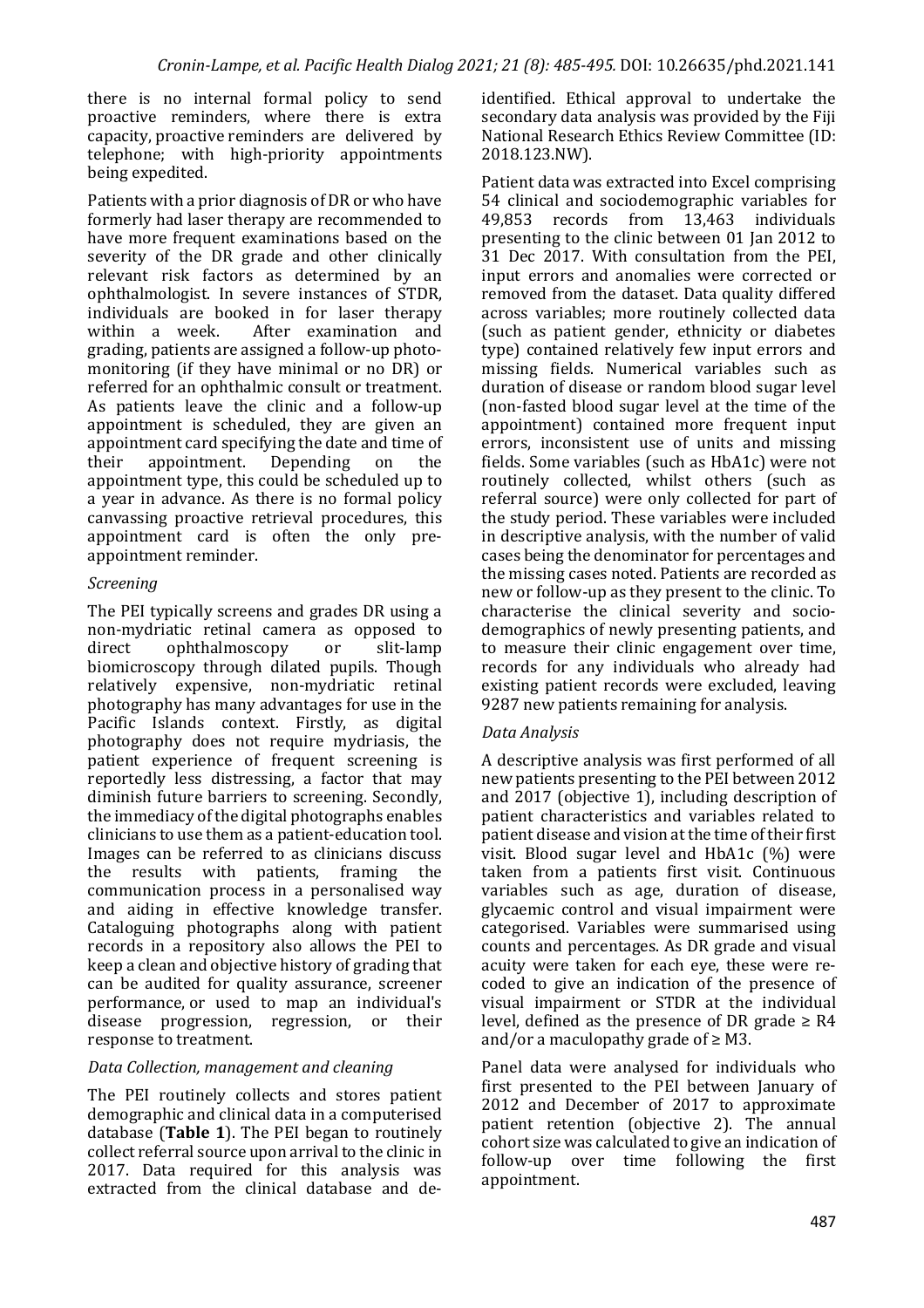| <b>Variables</b>                             | <b>Description and Collection Method</b>                                                                                                                                                                                                                                                                                                                                                                                                                                                                                                                                                                                                                                                                                                                                                         |
|----------------------------------------------|--------------------------------------------------------------------------------------------------------------------------------------------------------------------------------------------------------------------------------------------------------------------------------------------------------------------------------------------------------------------------------------------------------------------------------------------------------------------------------------------------------------------------------------------------------------------------------------------------------------------------------------------------------------------------------------------------------------------------------------------------------------------------------------------------|
| Name, Age,<br>Ethnicity, Gender<br>& Address | Self-reported upon arrival to the clinic and entered into database as a health record.                                                                                                                                                                                                                                                                                                                                                                                                                                                                                                                                                                                                                                                                                                           |
| New or Follow-up                             | Reception asked if the patient had attended the PEI before and search database for<br>previous files.                                                                                                                                                                                                                                                                                                                                                                                                                                                                                                                                                                                                                                                                                            |
| Appointment type                             | Appointments were stratified by clinic into photo-monitoring, laser therapy or diabetes<br>eye clinic. This will be determined either by source of referral or determined by<br>resident ophthalmologist when organising a follow-up appointment.                                                                                                                                                                                                                                                                                                                                                                                                                                                                                                                                                |
| Referral Source                              | Upon arrival the patient was asked about referral or where they heard about the<br>service. Referral sources are entered as one of the following: Primary Health Centre,<br>Diabetes Hub, In-patient, Outpatient, Private, SOPD or Walk-in.                                                                                                                                                                                                                                                                                                                                                                                                                                                                                                                                                      |
| Duration of<br><b>Disease</b>                | Is the time elapsed since a formal diagnosis of diabetes and was gleaned from a patient's<br>diabetes record book, or if they do not have one, self-reported.                                                                                                                                                                                                                                                                                                                                                                                                                                                                                                                                                                                                                                    |
| Diabetes Type                                | Diabetes type is stratified into: Types I & II as well as gestational diabetes (GDM) and is<br>ascertained from their diabetes record book or from the referrer.                                                                                                                                                                                                                                                                                                                                                                                                                                                                                                                                                                                                                                 |
| <b>Visual Acuity</b>                         | Patient's visual acuity was determined using a Snellen chart at 'station one'. Unaided<br>visual acuity was recorded in all individuals, whilst "best-corrected" pinhole acuity, was<br>measured when unaided vision is less than 6/12. As per previous studies conducted at<br>the PEI the visual acuity bands used were as follows: Good $\geq 6/18$ , Moderate 6/24-<br>6/60, or Poor < $6/60$ .                                                                                                                                                                                                                                                                                                                                                                                              |
| Presence of<br>Comorbidities                 | This information is also collected in the visual acuity at station one. Individuals medical<br>history are obtained from the patient's diabetes records by a nurse of eye health<br>technician, or if the patient doesn't have one, are self-reported. The presence of<br>neuropathy (stratified into peripheral, autonomic and amputation) and renal<br>neuropathy is indicated by a 'Yes' or 'No/blank'.                                                                                                                                                                                                                                                                                                                                                                                       |
| Medication                                   | Also gathered from the diabetes record book and/or self-reported at station 1.<br>Medication use is stratified into tablet/metformin, insulin, diet-alone or non-compliant<br>and an indication of use is given by 'yes' or 'no'.                                                                                                                                                                                                                                                                                                                                                                                                                                                                                                                                                                |
| Glucose control                              | Both glycaemic control and random blood sugar levels were routinely collected. The<br>level of glycaemic control was taken from the patients last blood sugar reading in their<br>diabetes record (either measured at home or at a health centre) and was defined as<br>good (< 7.00 mmol/L), moderate(7-9 mmol/L) or poor (>9.1 mmol/L) based on current<br>guidelines; 11mmol/L is the cut-off for a random sugar level. Random blood sugar levels<br>conducted in the clinic were recorded as a separate variable. Though not routinely<br>collected throughout the study period, many patients also had their HbA1c levels<br>recorded as a percentage using DCCT (Diabetes Control and Complications Trial) units,<br>providing a more robust surrogate marker of recent glycaemic control. |
| DR treatment<br>history                      | The PEI database was searched for patient records specifying any previous DR therapy<br>or diagnosis. In new patients this information was gained from the patients diabetes<br>book or self-reported.                                                                                                                                                                                                                                                                                                                                                                                                                                                                                                                                                                                           |

Table 1. Routinely collected data by the Pacific Eye Institute and collection methods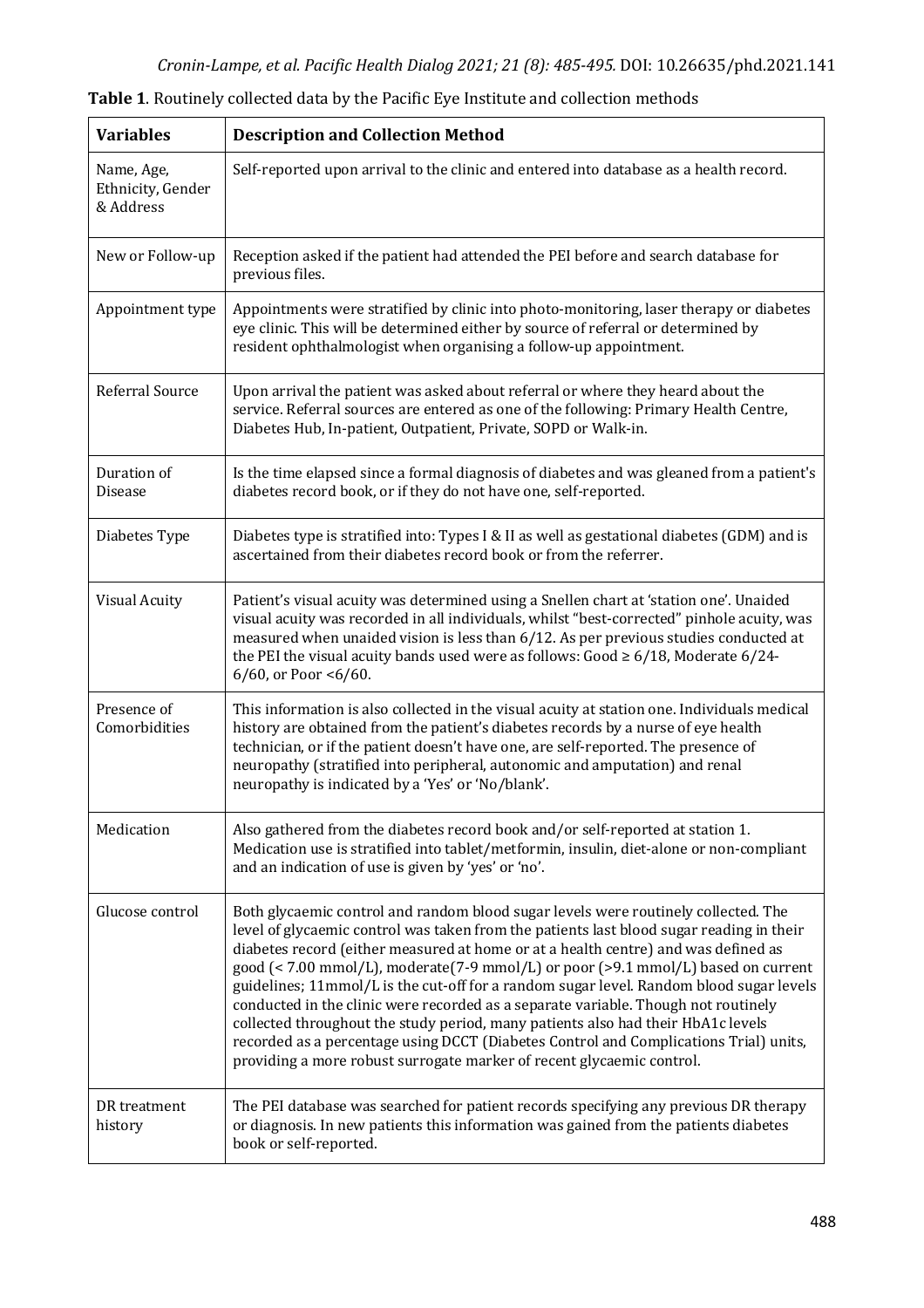Clinic engagement, as measured by the total number of records in the database per individual. was summarised separately according to whether patients were first referred to the photo-monitoring clinic, the DEC or the laser therapy clinic. The photo-monitoring clinic is the feeder clinic to both DEC and the laser clinic. hence the majority of patients would be seen first in the photo-monitoring clinic. Any patients referred directly to the DEC or the laser clinic were likely to have advanced disease and therefore higher number of follow-up appointments. A subsample of patients first presenting for screening to the PEI photomonitoring clinic between  $2012$  and  $2014$  was then defined in order to evaluate the total number of appointments being attended over the entire study period (to 2017), as a proxy measure for clinic engagement over time (objective 3). Restriction to individuals with their first appointment before the end of 2014 was to allow for sufficient follow up over time to assess compliance with the standardised Pacific guidelines for frequency of diabetes retinal screening. These clinical guidelines state that follow-up appointments should occur at least annually, therefore all individuals in this subsample had the capacity to generate four appointments or more. Patients that generated at least one record per year of follow-up on average over the study period were then coded into a 'higher-engagement' group, with the remaining classified as a 'lower-engagement' group. Patients first attending the  $\overline{PEI}$  in 2012 were followed for 6 years and therefore required at least 6 records to be considered 'higher engagers'. For those with initial appointments in  $2013$  and  $2014$ , at least 5 and 4 records, respectively, were required for 'higher engagers'. Chi-squared tests were used to assess univariate differences in the compositions of the two groups. Variables of interest were then included in a multiple adjusted logistic regression model and reported as odds-ratios  $(ORs)$  and  $95%$ confidence intervals (CIs). Covariates that met statistical significance were added to the multiple logistic regression model in a stepwise manner until peak predictive power was reached. 

Statistical significance was determined using a pvalue  $< 0.05$ . SPSS software version 25 (SPSS Inc, Chicago, IL, USA) and Stata version 16 (StataCorp, College Station, TX, USA) were used for analyses.

#### **RESULTS**

#### *Description of new patients first attending the clinic during the study period*

**Table 2** shows that of the 9287 new patients presenting to the PEI over the study period, a higher proportion were female  $(61\% \text{ versus } 1)$  $39\%$ ). The average age was 56 years, with  $13\%$ of new patients being aged under 40 years. The majority of new patients reported being of Indo-Fijian ethnicity  $(62.4\%)$ , followed by the iTaukei  $(31%)$  and those of 'other' ethnicities  $(6.6%)$ . The vast majority of new clinic attendees were referred to the photo-monitoring clinic for their first appointment  $(96.4\%)$ , with few patients being directly referred to the DEC  $(2.9\%)$  or the laser therapy suite  $(0.5\%)$ . Type 2 DM was the most common presentation, followed by gestational diabetes (GDM) and then Type 1 DM (Table 2). Approximately 1 in 10 patients were recorded as not having DM, indicating issues with diagnosis and referral. In those who had HbA1c  $(\frac{9}{0})$  measured (n=487), only 15.1% were below the recommended threshold of 7.0%. Nearly 4 in 10 individuals had a random blood sugar level of above  $11 \text{ mmol/L}$ , the cut-off for a diabetes diagnosis, highlighting the problem of hyperglycaemia in the study population. The median duration of disease was 3 years, however the distribution had a strong right-tailed skew with over a quarter of patients having a duration of above 10 years. Diabetes complications were reasonably common: 34.7% suffered from peripheral neuropathy, and over 300 patients had renal disease, suggesting these patients may be quite far along the disease progression curve upon attendance and thus at risk for STDR and subsequent vision loss. The majority of patients  $(90.5\%)$  had their vision assessed at the time of their first visit, with  $20.3\%$  of these having at least moderately impaired vision.

#### *Cohort retention*

**Figure 1** depicts the cohort retention over time for patients first attending a clinic between 2012 and 2016, showing a steady increase in the size of the study population over the study period, however with the contribution of each yearly cohort dropping throughout. For each year, Figure 1 shows a clear drop in patient retention after the first appointment, ranging from  $20\%$  to 30% depending on the year of first visit. For example, of those first attending a clinic in 2012, only  $25.5\%$  (n=404) returned for a clinic visit in 2017. Of those first attending clinic in 2012, only 34.3% (n=543) did not attend any further appointments in a later year, compared to  $67\%$  $(n=917)$  of those first attending in 2016.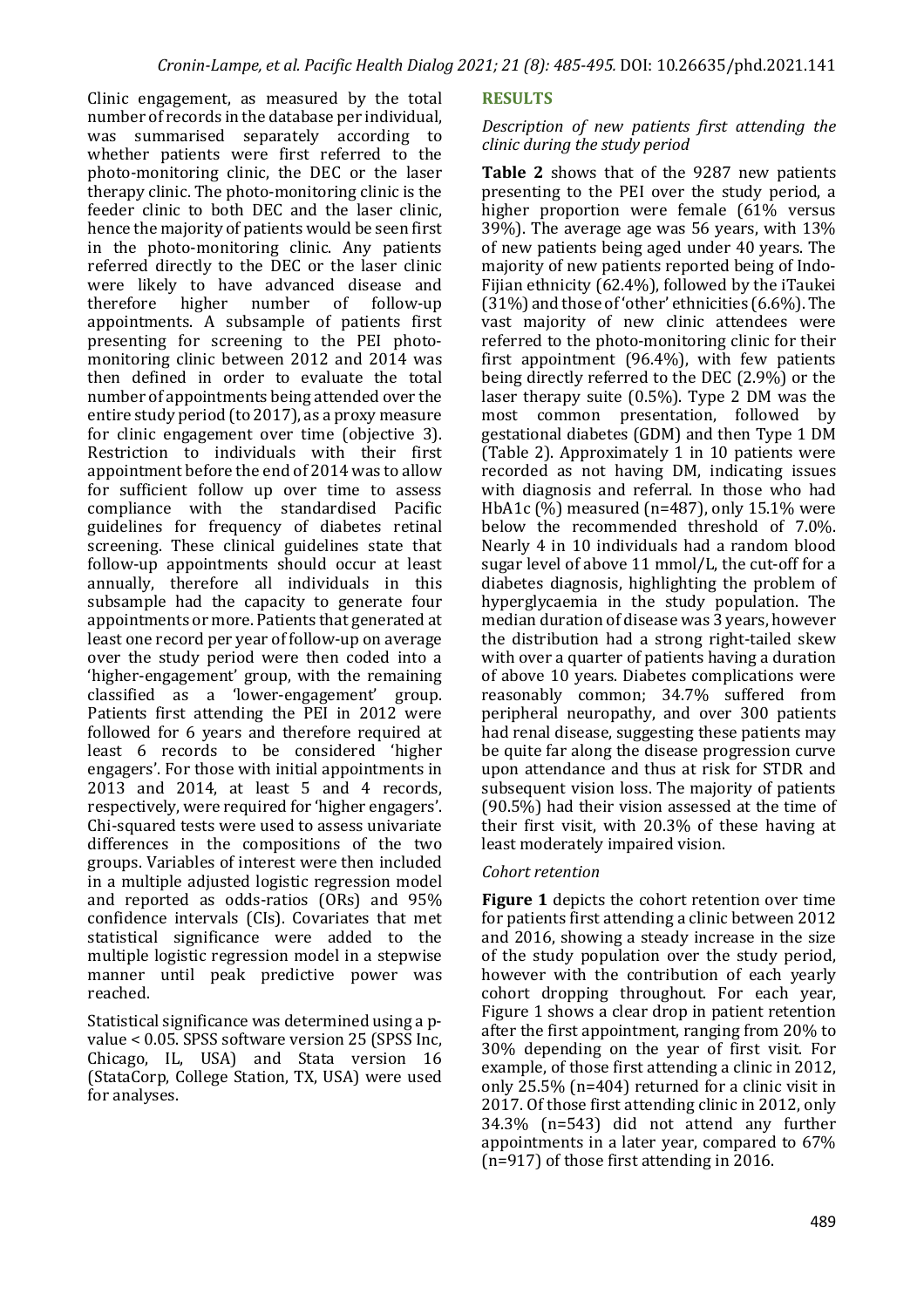| Characteristic                       | Category               | $\overline{(\%)}$<br>patients<br>$\mathbf N$<br>valid) | N missing    |
|--------------------------------------|------------------------|--------------------------------------------------------|--------------|
| Gender                               | Female                 | 5502 (60.9)                                            | 251          |
|                                      | Male                   | 3534 (39.1)                                            |              |
|                                      | ~< 40                  | 1197 (12.9)                                            | $\mathbf{0}$ |
|                                      | 40-50                  | 1555(16.7)                                             |              |
| Age (years)                          | 50-60                  | 3057(32.9)                                             |              |
|                                      | 60-70                  | 2369 (25.5)                                            |              |
|                                      | $70+$                  | 1109 (11.9)                                            |              |
|                                      | $Mean \pm SD$          | $56.1 \pm 14.8$                                        |              |
|                                      | Indo-Fijian            | 5502 (62.4)                                            | 467          |
|                                      | iTaukei                | 2733 (31.0)                                            |              |
| Ethnicity                            | Other Pacific Islander | 3(0.0)                                                 |              |
|                                      | Other                  | 582 (6.6)                                              |              |
|                                      | Photo-monitoring       | 8,965 (96.4)                                           | 5            |
| Clinic Type of first visit           | Diabetes Eye Clinic    | 270 (2.9)                                              |              |
|                                      | Laser                  | 47(0.5)                                                |              |
|                                      | No diabetes            | 952 (10.5)                                             | 210          |
|                                      | Type 1                 | 214(2.4)                                               |              |
| Diabetes Type                        | Type 2                 | 7334 (80.8)                                            |              |
|                                      | GDM                    | 577 (6.4)                                              |              |
|                                      | Not Applicable         | 212 (2.9)                                              |              |
|                                      | $\overline{5}$         | $\overline{5180}$ (55.8)                               | 9            |
| Duration of Disease (years)          | $5 - 10$               | 1760 (19.0)                                            |              |
|                                      | $10+$                  | 2338 (25.2)                                            |              |
|                                      | Median (IQR)           | $3(0.9-10)$                                            |              |
| Medication                           | Tablets only           | 6990 (75.3)                                            | $\mathbf{0}$ |
|                                      | Insulin only           | 560 $(6.0)$                                            |              |
|                                      | Tablets and insulin    | 153(1.7)                                               |              |
|                                      | None recorded          | 1584 (17.1)                                            |              |
| HbA1c(%)                             | < 6                    | 20(4.1)                                                | 8745         |
|                                      | $6 - 7$                | 54(11.0)                                               |              |
|                                      | $7.00+$                | 412 (84.8)                                             |              |
|                                      | $Mean \pm SD$          | $9.53 \pm 2.3$                                         |              |
|                                      | < 7                    | 799 (12.6)                                             | 2932         |
| Random<br>Blood<br>Sugar<br>(mmol/L) | $7 - 11$               | 3076 (48.4)                                            |              |
|                                      | $11+$                  | $\overline{2480}$ (39.0)                               |              |

Table 2. Characteristics of 9,287 patients who first attended the PEI from 2012 to 2017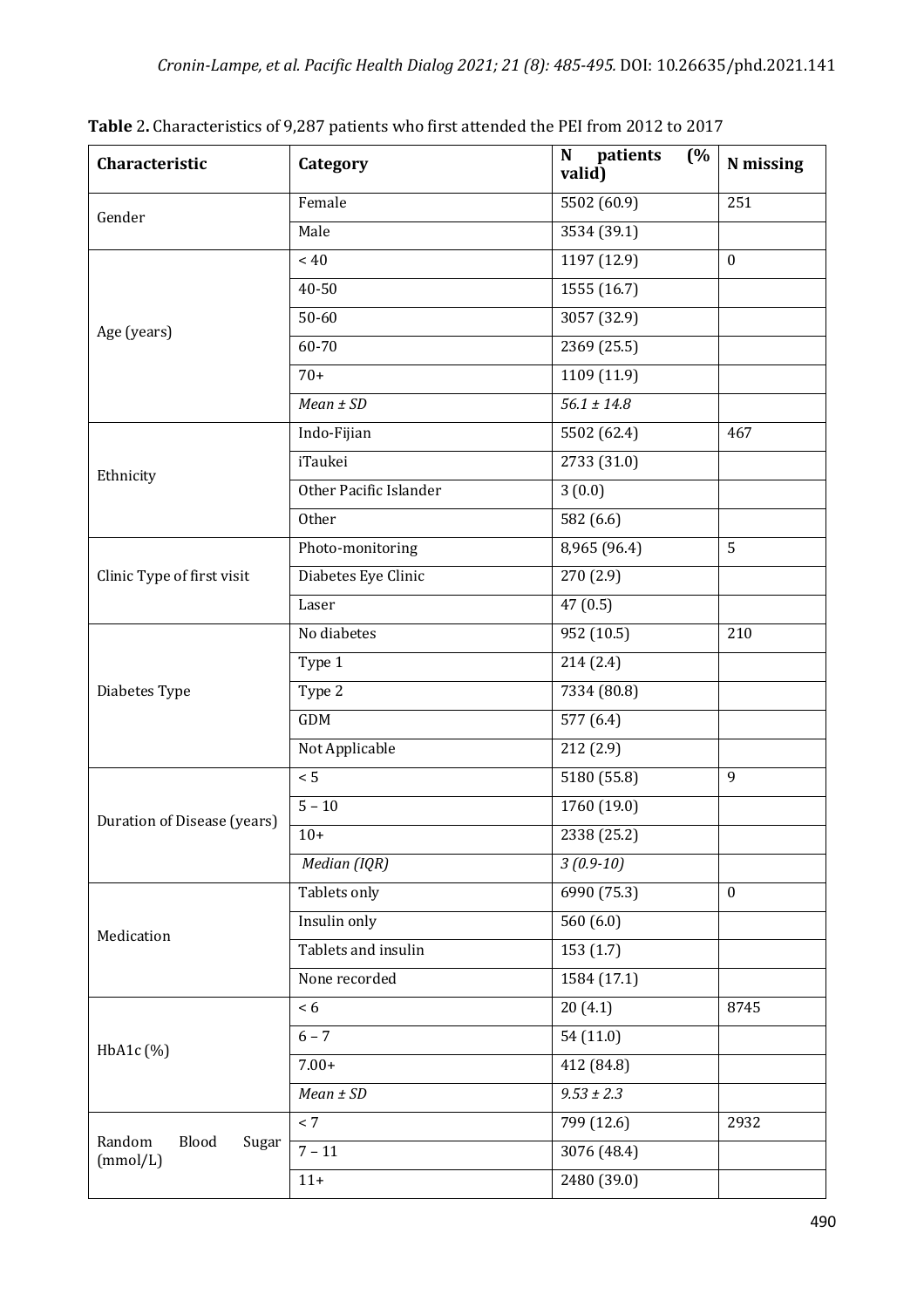|                                     | Median (IQR)                           | $10.4(8-14)$ |      |
|-------------------------------------|----------------------------------------|--------------|------|
| <b>Renal Disease</b>                | None                                   | 2678 (88.5)  | 6260 |
|                                     | Mild Nephropathy                       | 299 (9.9)    |      |
|                                     | <b>Incipient Failure</b>               | 18(0.6)      |      |
|                                     | Dialysis/Transplant                    | 32(1.1)      |      |
| Neuropathy                          | Peripheral                             | 3218 (34.7)  |      |
|                                     | Autonomic                              | 7(0.1)       |      |
|                                     | Amputation                             | 85(0.9)      |      |
|                                     | None/missing                           | 5977         |      |
| Visual Impairment at first<br>visit | None/Minimal                           | 6,696 (79.7) | 882  |
|                                     | Moderate/worse (VA score $\leq 6/24$ ) | 1,709 (20.3) |      |
| <b>Total</b>                        |                                        | 9287         |      |

**Figure 1.** Cohort retention for patients first attending a clinic between 2012 and 2016



#### *Clinic engagement*

Of the 1774 new arrivals in 2017, the two most common referral pathways were from primary health centres  $(32%)$  and walk-ins  $(31%)$ . Tertiary care referrals accounted for approximately a quarter of all referrals, with 9% coming from in-patient clinics and 14% from outpatient clinics. The remaining referrals were from the diabetes hub  $(9%)$ , specialist outpatient departments  $(3\%)$  or private clinics  $(2\%)$ .

The number of clinic visits was assessed according to the type of clinic (e.g. photo monitoring, DEC, laser clinic). As the photomonitoring clinic is the feeder clinic to both the DEC and the laser clinic, the majority of patients

 $(96.4%)$  were seen first in the Photo-monitoring clinic. Any first appointments recorded as direct entries to the DEC  $(2.9\%)$  or laser clinic  $(0.5\%)$ would be following a referral from an ophthalmologist, who saw the patient in general eye clinic, discovered the advanced disease on eve examination in the general eye clinic and then decided to book the patient directly to Laser Clinic or Diabetes Eye Clinic. Since these patients would already have advanced disease, they would have needed multiple follow-ups. Indeed, amongst all patients attending the PEI between 2012 and 2017, those who first attended the laser clinic had the highest average number of total visits (median=6,  $IQR 3-11$ ), followed by the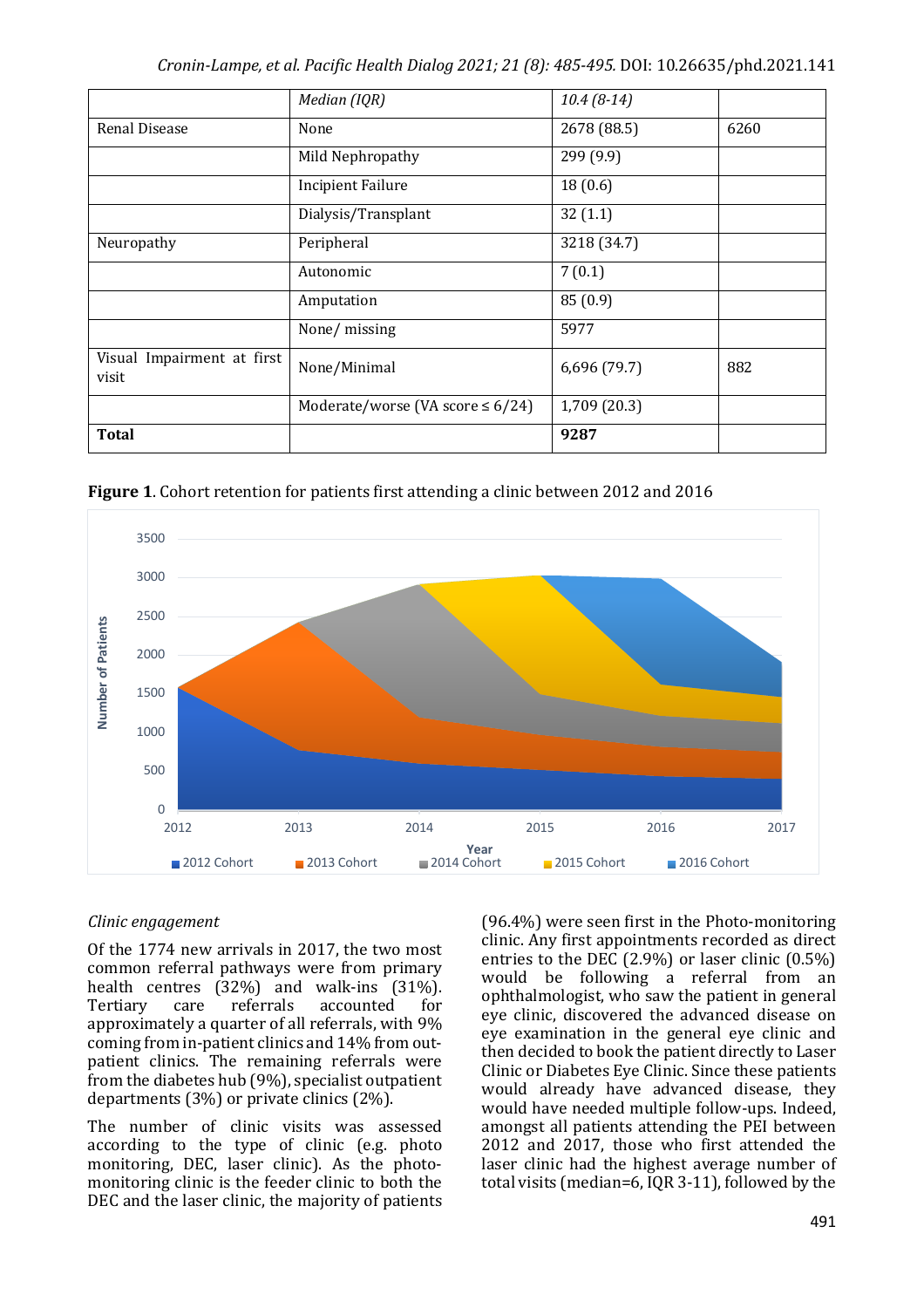DEC (median=4, IOR 2-8) and the photomonitoring clinic (median=2: IOR 1-3).

Of the 4,731 patients who first attended the photo-monitoring clinic of the PEI between 2012 and 2014, the average number of appointments over the study period was  $2 \text{ (IOR } 1-3 \text{ visits)}$ , the distribution of clinic engagement was nonnormal with a strong right-skew. The expected number of appointments in congruence with DRS guidelines would be at least six for the 2012 cohort, five for the 2013 cohort and four for the 2014 cohort. In this subsample, only 24.9% of all new patients  $(n=1,178)$  attended at least the expected number of appointments according to the DRS guidelines and were classified for further analysis as "higher-engagers".

**Table 3** presents results from the univariate and adjusted logistic regression evaluating the odds of 'high-engagement' according to different patient characteristics at the time of first visit. In univariate analysis, vear of first visit, age at first appointment, ethnicity, STDR, duration of disease, blood sugar levels and peripheral neuropathy were all significantly associated with clinic engagement. There was no association by gender or visual impairment. In an adjusted logistic regression model, those with a first appointment in 2013 or 2014 had significantly lower odds of 'high-engagement' compared to those first attending the clinic in 2012. Males, those aged  $\leq 40$  or  $70+$  and those with at least moderate visual impairment were also significantly less likely to become 'highengagers'. iTaukei patients had lower odds of engagement than Indo-Fijians or those of other ethnicities. On the other hand, the presence of STDR, longer durations of disease, higher random blood sugar levels and presence of peripheral neuropathy were all significantly associated with the likelihood of higher clinic engagement (**Table 3**). Although the multivariate logistic regression model was valuable in showing the differences in relative odds of engagement for these variables, the model showed some evidence of a poor goodness-of-fit (Hosmer-Lemeshow p=0.01) and had a Pseudo R2 coefficient of 0.112, indicating that the covariates in the model explained only a small degree of the overall variation in clinic engagement.

#### **DISCUSSION & CONCLUSION**

Our study describes the clinical and demographic characteristics of patients who attended the Pacific Eye Institute for DR screening between 2012 and 2017, their engagement with clinical services for screening and treatment of DR. The most common referral route was via primary health centres  $(32%)$  and walk-ins  $(31%)$ . Tertiary care referrals followed by referrals from in-patient clinics and out-patient clinics; patients were less likely to be referred via the diabetes hub, specialist outpatient departments or private clinics. In a subsample of patients who first attended the photo-monitoring clinic of the PEI between  $2012$  and  $2014$ , we found that younger or older age, with iTaukei ethnicity, later year of first clinic visit and moderate visual impairment were associated with lower odds of high clinic engagement. Those with higher odds of clinic engagement were also those with more symptoms, i.e. STDR/peripheral neuropathy, higher blood sugar and longer duration of disease. In addition, engagement with screening services declined for all over the study period.

Given the projected increase in DM in the Pacific Islands region, promoting the value of timely screening to avoid preventable visual impairment of blindness is warranted.<sup>7</sup> Yet, several factors are involved in this process. Building a robust, efficient and trusted primary health care sector, including DR screening services needs to be a priority for Fiji and other Pacific Island countries as part of wider efforts in promoting universal health coverage.<sup>12</sup> The cornerstone of UHC is an accessible and culturally responsive primary health system that facilitates referral pathways to specialist care. Our results describe the clinical and<br>sociodemographic characteristics of high sociodemographic characteristics of high engagers (or conversely, low engagers). The referral pathway needs to be clear and unambiguous, stemming from and connecting back to the primary health care system. Importantly, for DR screening to be effective, patients need to perceive value from the effort required to attend appointments.<sup>13</sup> Future research may address perceptions of eye health, risk of developing DR and other factors that might be implicated in attendance for screening among users. Screening for DR is an evidencebased and cost-effective strategy to preserve vision and reduce the incalculable costs of preventable vision impairment and blindness.

While using routinely collected clinical data to address research questions has merit in terms of cost-effectiveness, there are limitations to this approach. As the data was collected by different clinical and administration staff over the time period there were coding irregularities.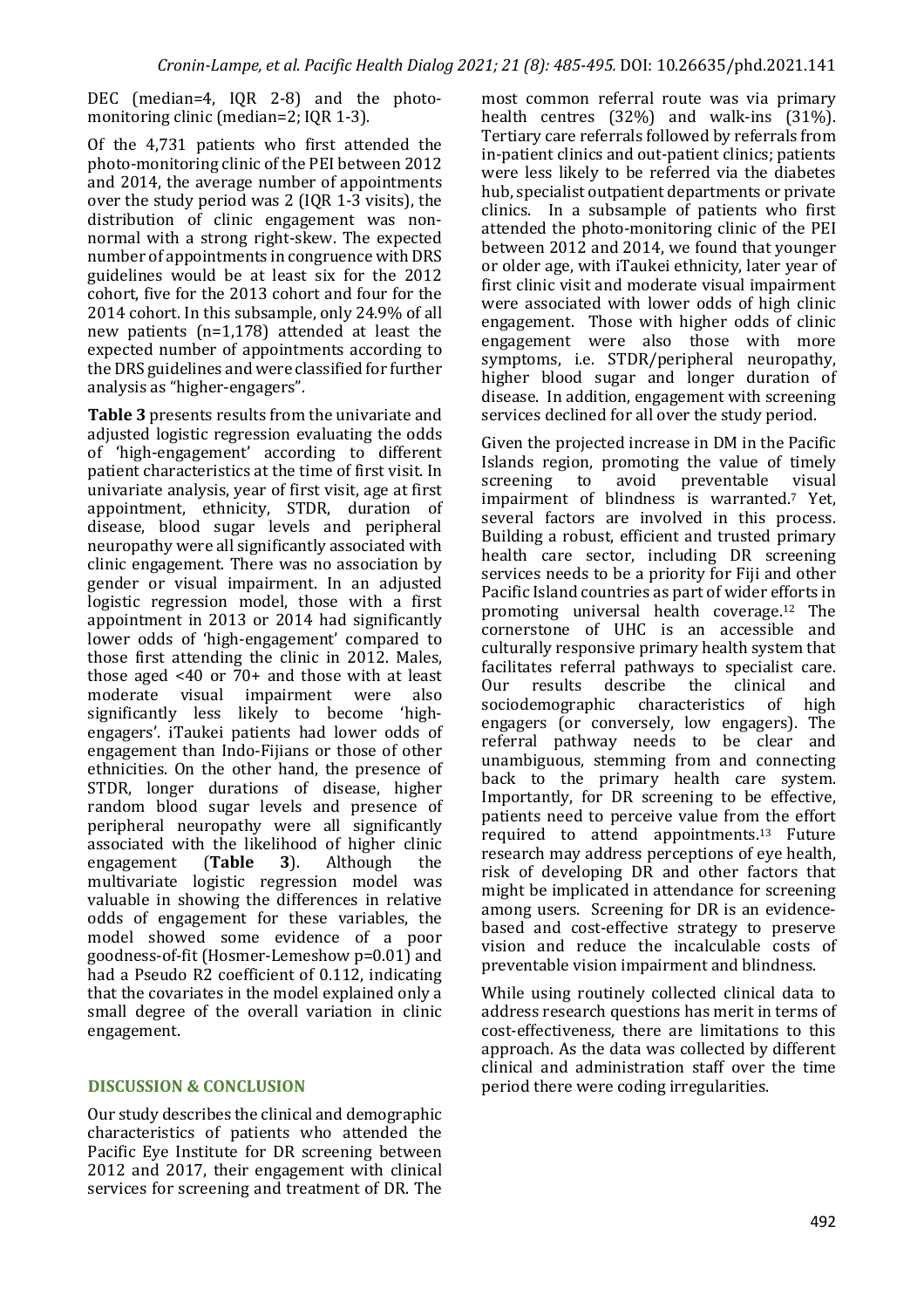**Table 3.** Comparisons of characteristics by level of clinic engagement (lower vs higher engagers) in 4,731 patients with their first clinic visit taking place at the photo-monitoring clinic between 2012 and 2014

| <b>Variable</b>                   | Category              | $N$ (%) 'higher<br>engagers'<br>1,178 (24.9%) | <b>Unadjusted</b><br>P-value* | <b>Odds-Ratio for</b><br>'higher-<br>engagement'<br>(95% CI) | <b>Adjusted P-</b><br>value** |
|-----------------------------------|-----------------------|-----------------------------------------------|-------------------------------|--------------------------------------------------------------|-------------------------------|
|                                   | 2012                  | 417 (28.5)                                    | < 0.001                       | Reference                                                    |                               |
| Year of first<br>visit            | 2013                  | 381 (23.8)                                    |                               | 0.58(0.50, 0.69)                                             | < 0.001                       |
|                                   | 2014                  | 380 (22.7)                                    |                               | 0.36(0.30, 0.43)                                             | < 0.001                       |
| Gender                            | Female                | 704 (24.9)                                    | 0.681                         | Reference                                                    |                               |
|                                   | Male                  | 467 (25.3)                                    |                               | 0.83(0.72, 0.95)                                             | 0.006                         |
| Age at first                      | $~<$ 40               | 62 (11.4)                                     |                               | 0.48(0.37, 0.63)                                             | < 0.001                       |
| appointment                       | 40-70                 | 1016 (28.0)                                   | < 0.001                       | Reference                                                    |                               |
| (years)                           | $70+$                 | 100(18.1)                                     |                               | 0.61(0.48, 0.76)                                             | < 0.001                       |
| Ethnicity                         | Indo-<br>Fijian       | 871 (29.5)                                    |                               | 2.30 (1.96,2.70)                                             | < 0.001                       |
|                                   | iTaukei               | 212 (14.8)                                    | < 0.001                       | Reference                                                    |                               |
|                                   | Other                 | 88 (29.1)                                     |                               | 2.18 (1.63,2.92)                                             | < 0.001                       |
|                                   | Absence               | 483 (18.3)                                    |                               | Reference                                                    |                               |
| <b>STDR</b>                       | Presence              | 518 (49.1)                                    | < 0.001                       | 3.30 (2.78,3.92)                                             | < 0.001                       |
|                                   | <b>Missing</b>        | 177(17.0)                                     |                               | 0.90(0.75, 1.07)                                             | 0.23                          |
| Duration of<br>disease<br>(years) | < 5                   | 457 (18.9)                                    | < 0.001                       | Reference                                                    |                               |
|                                   | $5 - 10$              | 268 (28.1)                                    |                               | 1.16(0.97, 1.38)                                             | 0.104                         |
|                                   | $10+$                 | 450 (33.3)                                    |                               | 1.21(1.02, 1.43)                                             | 0.027                         |
| Random<br><b>Blood Sugar</b>      | < 7.00                | 119 (20.7)                                    | < 0.001                       | Reference                                                    |                               |
|                                   | $7 - 11$              | 365 (23.7)                                    |                               | 1.21(0.96, 1.53)                                             | 0.114                         |
| (mmol/L)                          | $11.0+$               | 461 (27.6)                                    |                               | 1.39(1.10, 1.75)                                             | 0.006                         |
|                                   | Missing               | 233 (24.5)                                    |                               | 1.45(1.12, 1.87)                                             | 0.005                         |
| Peripheral<br>Neuropathy          | No                    | 691 (22.1)                                    | < 0.001                       | Reference                                                    |                               |
|                                   | Yes                   | 481 (30.5)                                    |                               | 1.43 (1.24,1.65)                                             | < 0.001                       |
| Visual<br>Impairment              | None/Min<br>imal      | 777 (23.7)                                    | 0.080                         | Reference                                                    |                               |
|                                   | Moderate<br>/worse*** | 268 (26.4)                                    |                               | 0.67(0.56, 0.80)                                             | < 0.001                       |
|                                   | <b>Missing</b>        | 466 (30.4)                                    |                               | 1.28(1.02, 1.60)                                             | 0.035                         |

*High clinic engagement is defined as at least 1 visit per year on average over the potential follow-up time; \*Unadjusted P-values are from chi-square tests; \*\*Adjusted P-values from multiple logistic regression*  model including n=4,610. A complete case analysis was performed except for variables with >5% missing *values,* which were included in the model using a "missing" category. \*\*\*Visual acuity score  $\leq 6/24$ 

Furthermore, as data collection and management has reflected the evolving needs and capacity of the PEI overtime, many variables of interest were incomplete or missing. For instance, we were not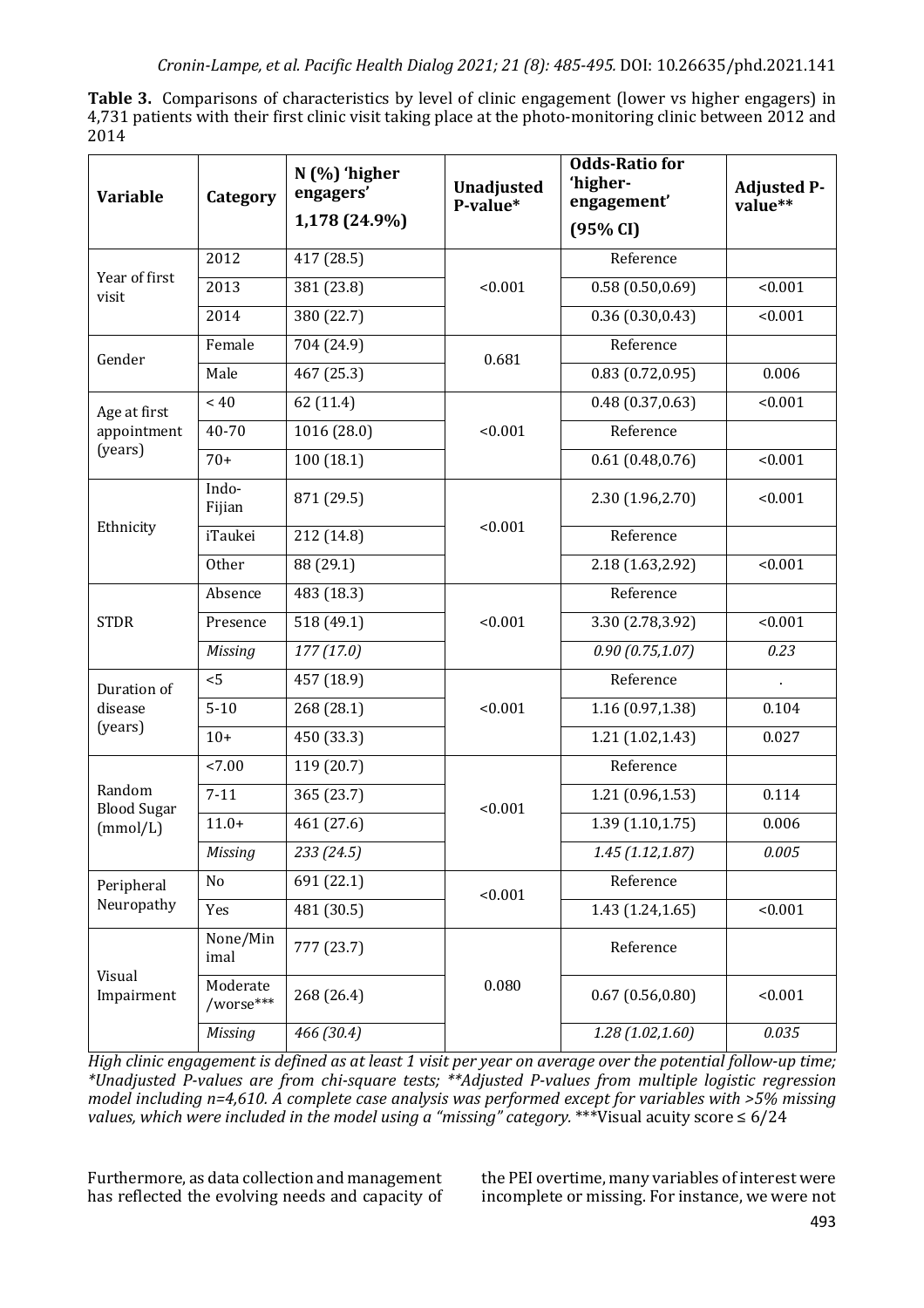able to account for patients in this sample who might have died during the study period. Information on HbA1c, which is representative of the overall glycaemic control, was also not collected due to the lack of HbA1c analysers in Fiji at this time (up until 2017). DR grade and visual acuity recorded for each eye were recoded to provide a proxy measure of visual impairment or STDR at the individual level. This was defined as the presence of DR grade  $\geq$  R4 and/or a maculopathy grade of  $\geq$  M3. A simple M3 cannot generally be graded as STDR. However, M3 with clinically significant macular oedema (CSMO) is STDR. Unfortunately, CSMO was only recorded in the computer system (VIP.Net) at PEI from 2017 and was therefore not captured in any of our data. Investment in data systems are the backbone to quality healthcare; the advent of electronic data systems, for patient clinical data, referral processes and patient reminders is important to the provision of safe. accessible and equitable health care. Health information technology systems, if appropriate for the setting, user-friendly and are able to perform multiple tasks (for patient records and data extraction for research and evaluation) the value to clinical staff and patients can be significant. Our results demonstrate differences in engagement with eye health services between social demographic and clinical categories; these differences may have important clinical implications and vet are preventable. Locally driven research to examine indigenous models of eye health promotion would be valuable to underpin any initiatives aimed at promoting engagement with eye health services in Fiji.

Given the projected continued rise in DM in the Pacific region investing in robust electronic data systems that collect and connect public health and clinical data is imperative.<sup>5</sup> Our results indicate groups who are more vulnerable to lower engagement with eye health services. Delays in screening and treatment can be costly.<sup>14</sup> At another level, population-level health communications are also well recognised as a fundamental facet of a strong health system; increasing population health literacy regarding the importance of prevention of DM, timely DM diagnosis and screening for complications such as DR is essential.<sup>15</sup>

## **REFERENCES**

1. Leasher JL, Bourne RR, Flaxman SR, et al. Global Estimates on the Number of People Blind or Visually Impaired by Diabetic Retinopathy: A Meta-analysis From 1990 to 2010. Diabetes Care 2016;39(9):1643-9. doi: https://dx.doi.org/10.2337/dc15-2171

- 2. Cheloni R. Gandolfi SA, Signorelli C, et al. Global prevalence of diabetic retinopathy: protocol for a systematic review and meta-analysis. BMJ Open 2019;9(3):e022188. doi: https://dx.doi.org/10.1136/bmjopen-2018-022188
- 3. Lee R, Wong TY, C. S. Epidemiology of diabetic retinopathy, diabetic macular edema and related vision loss. Eye and vision 2015;2(17) doi: doi: 10.1186/s40662-015-0026-
- 4. Wong TY, Sun J, Kawasaki R, et al. Guidelines on Diabetic Eye Care: The International Council of Ophthalmology Recommendations for Screening, Follow-up, Referral, and Treatment Based on Resource Settings. Conthalmology 2018;125(10):1608-22. doi: https://dx.doi.org/10.1016/j.ophtha.2018. 04.007
- 5. Chua J, Lim CXY, Wong TY, et al. Diabetic Retinopathy in the Asia-Pacific.  $2018;7(1):3$ -16. doi: 10.22608/apo.2017511
- 6. Kool B, Webber M, J. M. DR services in Fiji: Attitudes, barriers and screening practices. Community Eye Health 2015;28(92)
- 7. Szetu J, Sikivou B, Nilesse M, et al. Growing leadership in eye health in the Pacific Islands region. In: Withers M MJ, ed. Global health leadership: Case studies from the Asia-Pacific: Springer International Publishing 2019.
- 8. Tuiketei T. A. R. Report on the assessment of diabetic retinopathy and diabetes management systems in Fiji. Suva, Fiji: The Pacific Eye Institute, 2015.
- 9. Damato EM, Murray N, Szetu J, et al. Sightthreatening diabetic retinopathy at presentation to screening services in Fiji. Ophthalmic Epidemiology 2014;21(5):318-26. doi: doi: doi: 10.3109/09286586.2014.949781.
- 10. Brian G, Sikivou B, Fischer-Harder K, et al. Diabetic eye disease among adults in Fiji with previously undiagnosed diabetes. Clin Experiment Ophthalmol 2011;39(7):682-90. doi: doi: 10.1111/j.1442- 9071.2011.02533.x.
- 11. Ministry of Health. Diabetic Retinal Screening, Grading, Monitoring and Referral Guidance. . Wellington, New Zealand: Ministry of Health, 2016.
- 12. Flaxman SR, Bourne RRA, Resnikoff S, et al. Global causes of blindness and distance vision impairment 1990-2020: a systematic